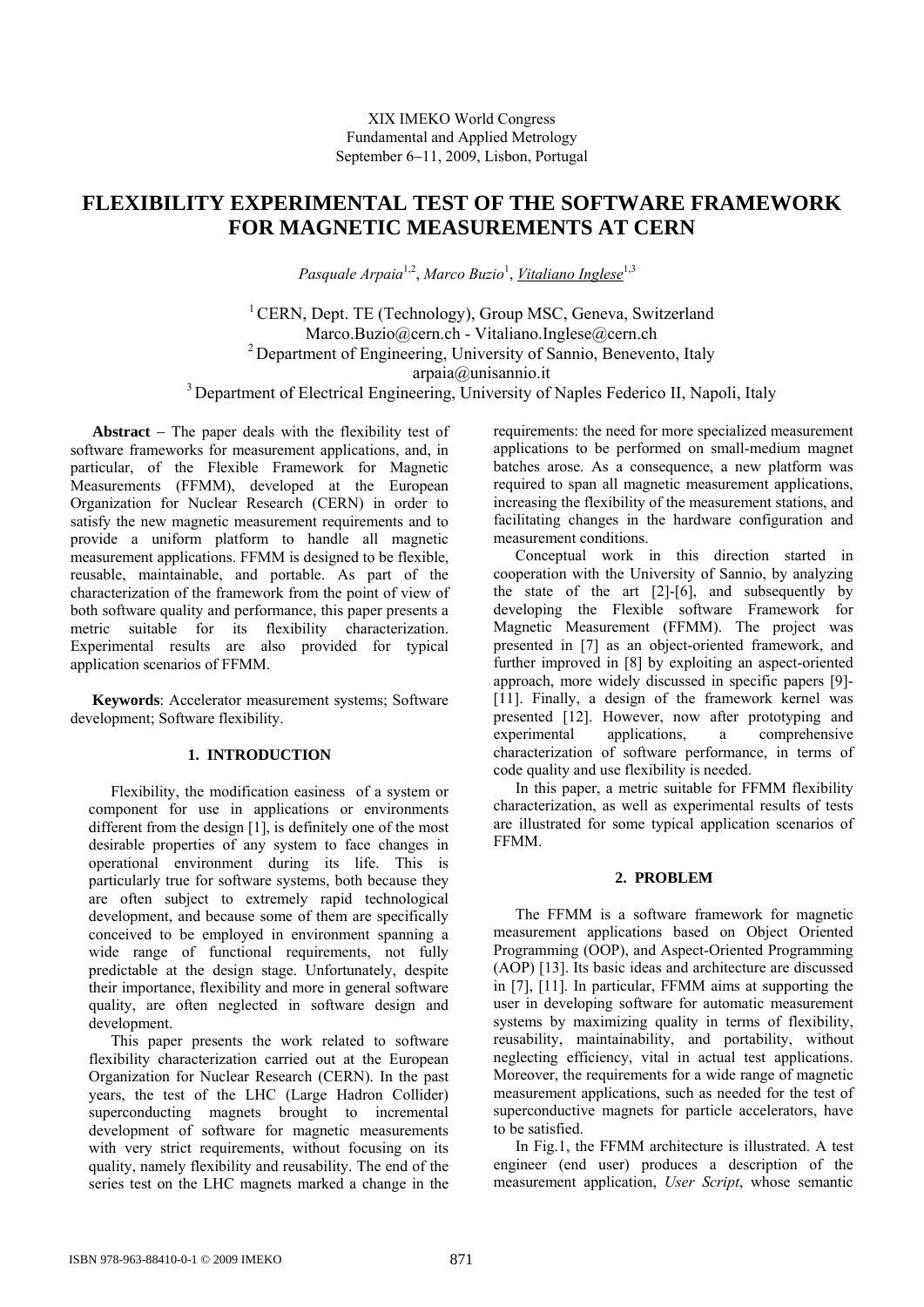

Fig. 1. The FFMM architecture.

and syntactic correctness is verified by the *Script Checker*. Then, from the *User Script*, the *Builder* assembles the *Measurement Program*, according to the architecture of the *Scheme* by picking up suitable modules from the *Software Module Library*. If some modules are not available in the library, a template is provided to the user (administrator user) in order to implement them according to a suitable predisposed structure. Once debugged and tested, the *Measurement Program* will be stored in the *Database* in order to be reused.

Even though the framework was designed to be flexible, reusable, maintainable, and portable, so far a comprehensive approach to the statement of the fulfilment of these project goals is still missing.

As part of a wider work aimed at the characterization of the framework from the point of view of both software quality and performance, the purpose of this paper is to quantify, through the introduction of suitable metrics, the degree of flexibility achieved by the current release 3.0 of FFMM.

#### **3. PROPOSAL**

Classic and contemporary literature in software design recognize the central role of flexibility in software design and implementation. Structured design, modular design, object-oriented design, software architecture, design patterns, and component-based software engineering, among others, seek to maximize flexibility.

During its life cycle, a software system is forced to face variable requirements. As a consequence, in the process of maintenance and improvement, often the implementation has to be adapted to provide a solution to problems in new application domains. An *evolution step* is defined as the unit of evolution with relation to a particular change in the implementation.

It has been observed that predicting the class of changes is the key to understanding software flexibility. During the phases of design and development of the software, initially the changes that are likely to occur over the lifetime of the product are characterized . Since

it is impossible to predict the actual changes, the predictions will be about classes of changes [14].

The notion of evolution step can be used for estimating software flexibility [15]: *a* is more flexible than *b* towards a particular evolution step if the number of changes required for *a* is smaller than the number of changes required for *b*. Thus, the complexity of an evolution step measures how inflexible the implementation is towards a particular class of changes: the less changes are required, the more flexible it is.

It is therefore useful to organize the software so that the items that are most likely to change are confined to a small amount of code, so that if those things do change, only a small amount of code would be affected [14]. In other words, flexibility (measured in terms of the cost of the evolution process) is directly linked to the amount of code that is affected. Thus, a first approximation to measuring the cost of executing an evolution step  $\varepsilon$  is given by the evolution cost metric which counts the number of modules that are affected by ε. Under the assumption that the costs of adding, removing, or changing each modular unit commensurate, the *evolution cost metric* can be obtained by calculating the number of modules that were added, removed, or adjusted as a result of the evolution. This number is obtained by calculating the symmetric set difference between the sets of classes in the old (*iold*) vs. the adjusted (*iadjusted*) implementations. Formally [15]:

$$
C_{\text{classes}}(\varepsilon) = \left| \left( \text{Classes}(i_{\text{old}}) - \text{Classes}(i_{\text{adjusted}}) \right) \right| \tag{1}
$$
\n
$$
\left( \text{Classes}(i_{\text{adjusted}}) - \text{Classes}(i_{\text{old}}) \right)
$$

This evolution cost metric is inadequate in some situations: when the evolution of different modules do not commensurate, when the modules are not implemented yet, and when the programming language does not support classes at all or adds other programming units (as in the case of AOP). It is therefore necessary to accommodate the metric for varying degrees of modular granularity, as well as for varying degrees of information on each module. This leads to the definition of the *generalized evolution cost metric* [15]: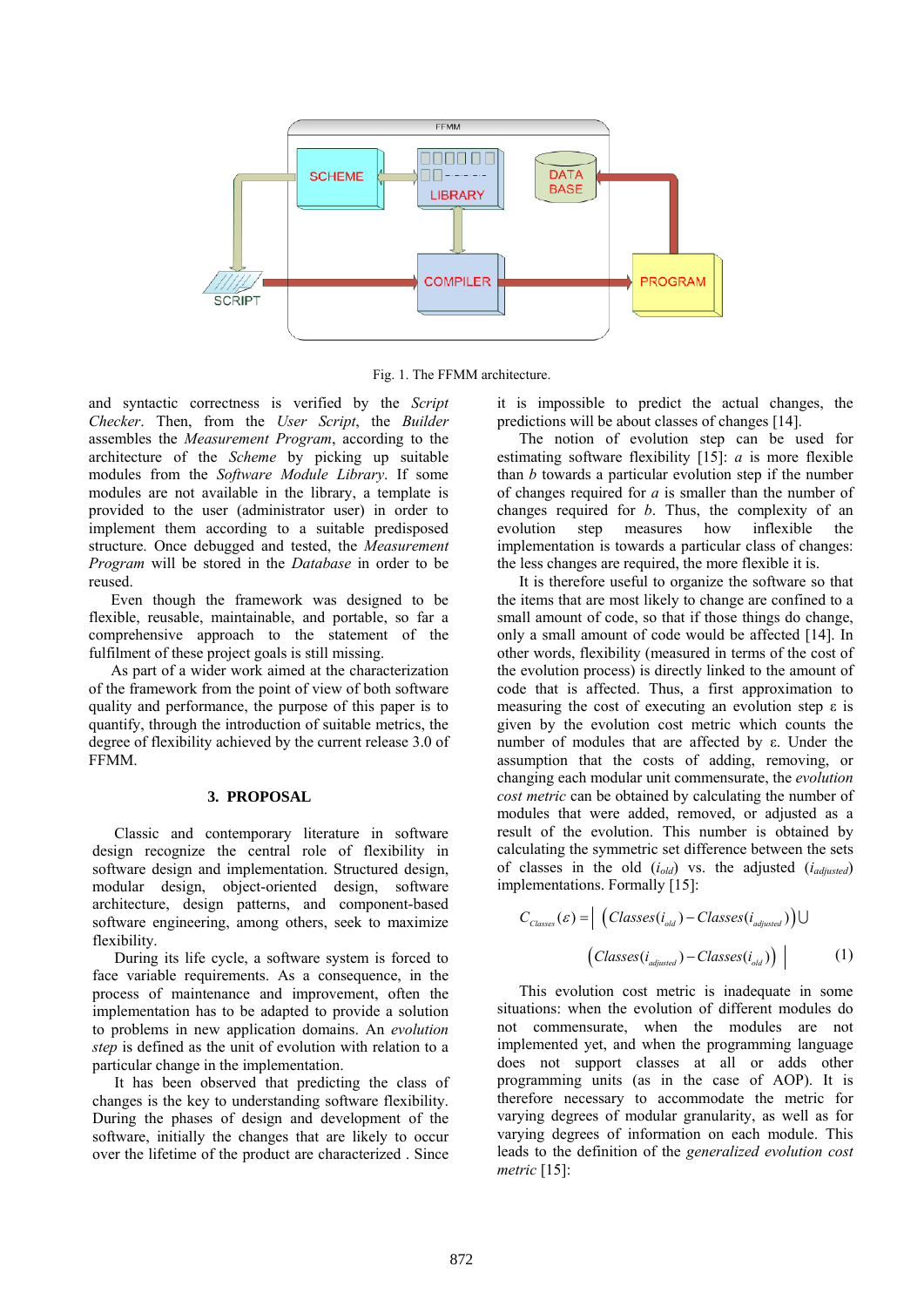$$
C_{\text{Module}}^{\mu}(\mathcal{E}) = \sum\nolimits_{m \in \text{Modules}(i_{\text{old}}, i_{\text{adjused}})} \mu(m) \tag{2}
$$

where Δ*Modules*(*iold*, *iadjusted*) is the symmetric set difference between the set of modules in *iold* and the set of modules in *iadjusted*. The generalized metric is parameterised by the variables *Module*s and *μ*: *Modules* represents any notion of module that is appropriate for the circumstances, such as class, procedure, method, aspect, and package; *μ* represents any software complexity metric that is meaningful with relation to a particular module *m*. Finally, it is to be pointed out that evolution complexity is a *measure of growth*, not an absolute value, and therefore it does not measure the actual cost of the evolution process but how it grows.

#### **4. EXPERIMENTAL RESULTS**

The proposed approach to flexibility assessment is applied at CERN in the context of the Flexible Framework for Magnetic Measurement [7]-[12]. The platform was designed in order to satisfy the requirements for a wide range of magnetic measurement applications, thus the most probable scenarios it will have to face are the different techniques currently used for the test of magnets for accelerator, besides those that could be developed in the future. As said before, the framework is based on OOP and AOP, therefore the modules involved in these scenarios are *methods*, *classes* and *aspects*.

In a preliminary analysis phase, the classes of changes due to the different measurement techniques were classified as: (i) adding/modifying software modules implementing the devices, (ii) changing the strategies for handling the services provided by the framework (fault detection, logging, synchronization), (iii) implementing new measurement algorithms. The abovementioned classes of changes involve different users of the framework, namely (i) and (ii) the developer and (iii) the test engineer.

In the following, some preliminary results of the flexibility assessment are illustrated. The tests were carried out at CERN on the release 3.0 of FFMM for different measurement methods. The experimental results are summarized in Tab. 1. The *generalized evolution cost metric* is obtained by fixing  $\mu = CC$  (Cyclomatic Complexity [16], a measure of the number of linearly independent paths through a program's source code and therefore of its logical complexity), thus yielding the metric  $C_{\text{Modless}}^{CC}$ . This metric is used to compare the degree of flexibility of the different classes of changes, and not as an absolute measure of flexibility. A high cyclomatic complexity (>10 [17]) denotes a complex procedure that is hard to understand, test and maintain. Therefore, the lower the cyclomatic complexity (and consequently  $C_{\textit{Modless}}^{\textit{CC}}$ , the higher the flexibility.

#### *4.1. Adding/modifying a device*

When new devices are required by the measurement application, it is not possible to completely avoid the effort for their implementation. In this case the flexibility is therefore intrinsically limited. Nevertheless FFMM is fairly flexible towards this class of changes, since it helps the user effectively develop the new components. Namely, it provides services, such as event handling and fault detection [12], [18], whose infrastructure is easily accessible and whose implementation is customizable with limited effort.

The possible changes at device level can be classified as (i) adding the device into the framework from scratch, and (ii) modifying it to satisfy new requirement when it already exists, by adapting its interface or some method implementation.

The cost of adding a new device strongly depends on its size. Formally, rather than through the lines of code (LOC), this cost can be expressed as the sum of the cyclomatic complexity of all its methods, including additional code devoted to events and faults handling, and computed as the average cyclomatic complexity of a software unit (method) multiplied by the number of units implemented. The generalized evolution cost metric results therefore proportional to the number of member functions, events and faults of the new class (Tab. 1). The member functions of the class are likely to be more complex than the methods handling events and faults, thus the generalized evolution cost metric usually



Fig. 2. Encoder Board class hierarchy.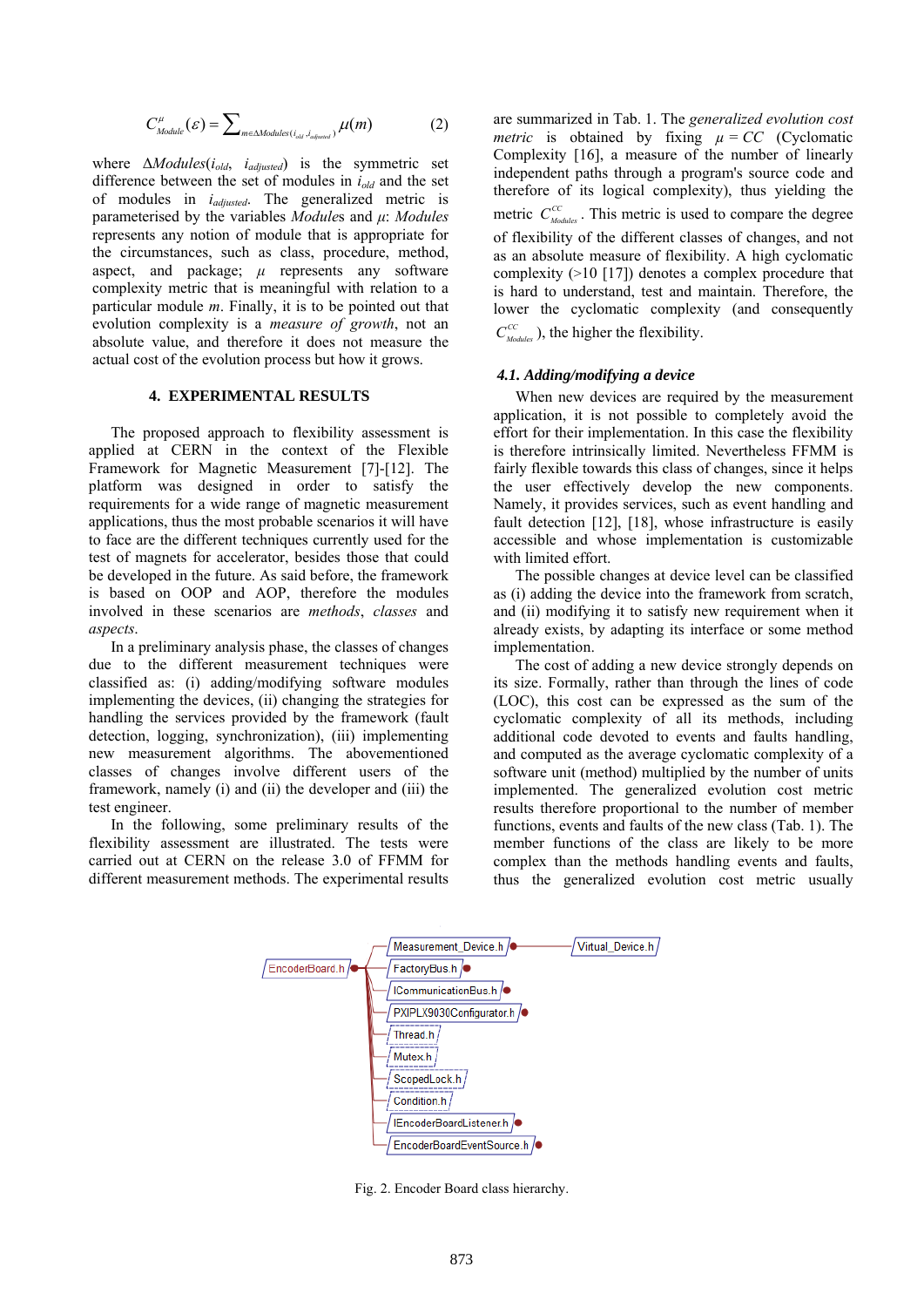Table 1. Generalized evolution cost metric for different classes of changes in FFMM.

| <b>Class of change</b>          | <b>User involved</b> | $\sigma^{CC}$<br>$-Modules$          |           |
|---------------------------------|----------------------|--------------------------------------|-----------|
| Add device                      | Developer            | $\propto$ # methods, events, faults  | ◡<br>flex |
| Change device interface         | Developer            | $\infty$ depth inheritance hierarchy | J         |
| Change fault detection strategy | Developer            | $\infty$ # faults involved           | Sing<br>대 |
| Change measurement procedure    | Test engineer        |                                      |           |

depends more on the former set of functions.

If a class interface has to be modified, for example by adding/removing a method, the change will involve many modules since typically a device is part of a hierarchy of classes in a generalization relationship [7]. The effort to add/remove a method is fixed and determined by its own complexity, thus the growth of the evolution cost metric depends only on the depth of the inheritance hierarchy (Tab. 1). In the design phase of FFMM the maximum depth was kept to a reasonable value (4), so this class of changes requires a limited effort.

The evolution cost estimation strongly depends on the device considered. In order to provide a quantitative example, in the following the driver for an Encoder Board, developed at CERN and employed in different scenarios typical of the magnetic measurements [12], is taken into account. The device is part of the hierarchy of classes shown in Fig. 2. Adding the device requires a considerable programming effort, anyway FFMM provides support in the following ways: it provides libraries implementing communication features on different buses, so that all the required functionalities are already available and accessible through a suitable interface. Furthermore, FFMM already implements and makes available infrastructures for event handling and fault detection. The tasks of exploiting events and improving system fault tolerance are therefore extremely simplified for the user. He just needs to add few small modules to extend the event structure and the fault detection logic. The *generalized evolution cost metric*, computed as the sum of the total cyclomatic complexity of the modules to be added, has a value of 301 in the particular case considered.

### *4.2. Changing service strategies*

FFMM provides many services to help the user



employ the framework and enlarge its application domain. The choice of OOP reduces the number of modules affected by possible changes, thus assuring a good level of flexibility. Moreover, some services, for example the fault detection [18], were implemented by means of AOP. By this solution, the classes of FFMM are oblivious of triggering the execution of specific code in the related aspects providing the services. Classes and aspects are therefore completely decoupled, further increasing software flexibility. Namely, a change of the fault detection strategy typically involves only one module, without affecting in any way the corresponding device. The complexity of such a change can be estimated as the average complexity of a fault handling method multiplied by the number of methods to be modified, and is therefore proportional to the number of faults involved in the change (Tab. 1).

To provide a quantitative estimation, for the fault detection code specific of the Encoder Board one gets  $C_{\textit{Modules}}^{CC} = 4$ , while for fault detection code common to other devices one gets  $C_{\text{Modules}}^{CC} = 25$ , for a total generalized evolution cost of 29.

#### *4.3. Implementing new measurement algorithms*

Several measurement techniques are currently employed for the test of accelerator magnets, among which fixed and rotating coils, stretched wire. As an example, the rotating-coil-based measurement station employed at CERN to test the quadrupoles of the new linear accelerator Linac4 [19] is shown in Fig. 3.

FFMM was designed to reduce drastically the amount of code affected by modification to the measurement procedure. As said before, the test engineer interacts with the framework mainly through the User Script, a formal description of the measure he wants to be executed. All the changes required by a new measurement algorithm are focused in the User Script, without affecting any other modules. In this case the framework is therefore provides the highest degree of flexibility, with  $C_{\textit{Modules}}^{CC} = 0$ . This result was proven experimentally by developing from scratch an application for permeability measurements [20] by means of devices already developed and previously employed for rotating coil benches.

#### **5. CONCLUSIONS**

In this paper, an approach for the software flexibility assessment of measurement frameworks is proposed. In Fig. 3. Test bench for the quadrupoles of Linac4.